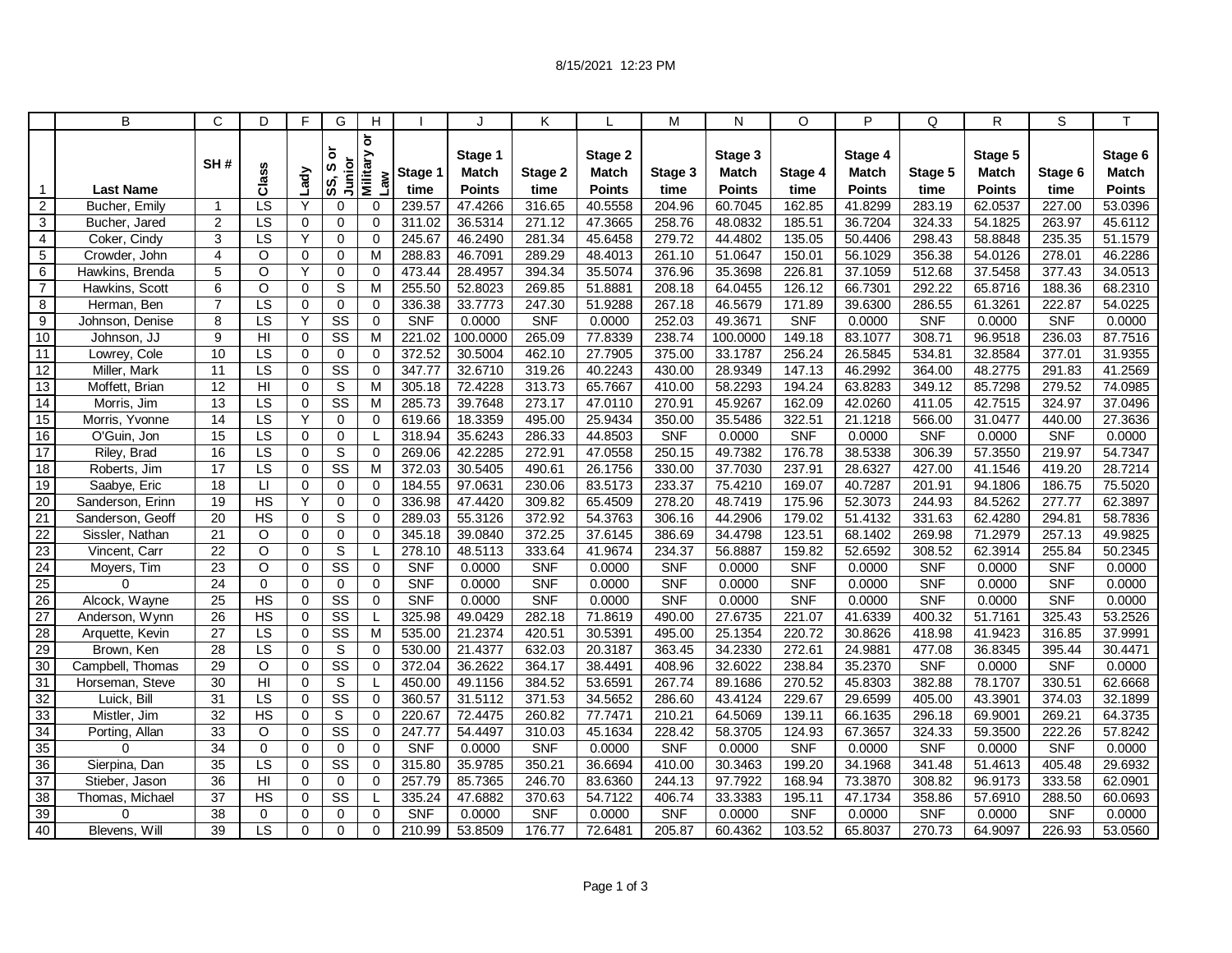|                 | B                 | C               | D                      | F              | G                      | H                                             |            |                         | Κ          |                  | M          | N                       | O          | P                       | Q          | R                       | S          | T                       |
|-----------------|-------------------|-----------------|------------------------|----------------|------------------------|-----------------------------------------------|------------|-------------------------|------------|------------------|------------|-------------------------|------------|-------------------------|------------|-------------------------|------------|-------------------------|
|                 |                   | SH#             | Class                  | Lady           | ৯<br>Junior<br>ဖာ      | $\overline{\sigma}$<br><b>Military</b><br>Law | Stage 1    | Stage 1<br><b>Match</b> | Stage 2    | Stage 2<br>Match | Stage 3    | Stage 3<br><b>Match</b> | Stage 4    | Stage 4<br><b>Match</b> | Stage 5    | Stage 5<br><b>Match</b> | Stage 6    | Stage 6<br><b>Match</b> |
| 1               | <b>Last Name</b>  |                 |                        |                | SS,                    |                                               | time       | <b>Points</b>           | time       | <b>Points</b>    | time       | <b>Points</b>           | time       | <b>Points</b>           | time       | <b>Points</b>           | time       | <b>Points</b>           |
| 41              | Broyles, Kirk     | 40              | $\overline{\text{LS}}$ | $\Omega$       | $\Omega$               | M                                             | 206.69     | 54.9712                 | 203.17     | 63.2082          | 263.20     | 47.2720                 | 110.65     | 61.5635                 | 332.44     | 52.8607                 | 222.97     | 53.9983                 |
| 42              | Cepeda, Darin     | 41              | $\Box$                 | 0              | 0                      | 0                                             | 191.70     | 93.4429                 | 203.36     | 94.4827          | 177.94     | 98.9154                 | 84.89      | 81.1167                 | 190.16     | 100.0000                | 167.85     | 84.0036                 |
| 43              | Fox, Matt         | 42              | $\circ$                | $\mathbf 0$    | 0                      | 0                                             | 134.91     | 100.0000                | 151.31     | 92.5385          | 163.83     | 81.3831                 | 91.80      | 91.6776                 | 196.77     | 97.8249                 | 131.34     | 97.8529                 |
| 44              | Hatcher, Colt     | 43              | $\overline{LS}$        | 0              | $\mathbf 0$            | $\mathbf 0$                                   | 273.10     | 41.6038                 | 229.49     | 55.9589          | 233.93     | 53.1869                 | 169.63     | 40.1580                 | 302.89     | 58.0178                 | 232.65     | 51.7516                 |
| 45              | Jirasek, Ben      | 44              | LS                     | 0              | $\mathbf 0$            | 0                                             | 133.87     | 84.8734                 | 181.56     | 70.7314          | 189.84     | 65.5394                 | 75.08      | 90.7299                 | 206.66     | 85.0334                 | 139.89     | 86.0676                 |
| 46              | Jirasek, Daniel   | 45              | $\overline{\text{LS}}$ | $\mathbf 0$    | 0                      | 0                                             | 113.62     | 100.0000                | 183.00     | 70.1749          | 151.75     | 81.9901                 | 68.12      | 100.0000                | 175.73     | 100.0000                | 147.16     | 81.8157                 |
| $\overline{47}$ | Lockaby, Bryson   | 46              | LS                     | $\Omega$       | Jr                     | $\Omega$                                      | 138.12     | 82.2618                 | 258.82     | 49.6175          | 124.42     | 100.0000                | 87.94      | 77.4619                 | 183.94     | 95.5366                 | 135.21     | 89.0467                 |
| 48              | Perkins, Ben      | 47              | LS                     | 0              | $\mathbf 0$            | 0                                             | 277.83     | 40.8955                 | 166.39     | 77.1801          | 214.90     | 57.8967                 | 80.78      | 84.3278                 | 234.39     | 74.9733                 | 138.47     | 86.9502                 |
| 49              | Rodriguez, Thomas | 48              | O                      | $\mathbf 0$    | $\mathbf 0$            | 0                                             | 165.24     | 81.6449                 | 218.44     | 64.1000          | 181.28     | 73.5492                 | 85.06      | 98.9419                 | 219.60     | 87.6548                 | 200.37     | 64.1413                 |
| 50              | Roush, Joey       | 49              | LS                     | $\mathbf 0$    | $\mathbf 0$            | 0                                             | 267.80     | 42.4272                 | 182.48     | 70.3748          | 170.12     | 73.1366                 | 96.24      | 70.7814                 | 229.90     | 76.4376                 | 166.02     | 72.5214                 |
| 51              | Vance, Chase      | 50              | LS                     | $\mathbf 0$    | $\mathbf 0$            | $\mathbf 0$                                   | 216.18     | 52.5581                 | 181.92     | 70.5915          | 237.38     | 52.4139                 | 133.96     | 50.8510                 | 295.64     | 59.4405                 | 185.95     | 64.7486                 |
| 52              | Saunders, Rich    | 51              | O                      | 0              | $\mathbf 0$            | 0                                             | 167.57     | 80.5096                 | 150.34     | 93.1356          | 133.33     | 100.0000                | 91.21      | 92.2706                 | 192.49     | 100.0000                | 128.52     | 100.0000                |
| 53              | 0                 | 52              | $\mathbf 0$            | $\mathbf 0$    | $\mathbf 0$            | 0                                             | <b>SNF</b> | 0.0000                  | <b>SNF</b> | 0.0000           | <b>SNF</b> | 0.0000                  | <b>SNF</b> | 0.0000                  | <b>SNF</b> | 0.0000                  | <b>SNF</b> | 0.0000                  |
| 54              | Donaghe, Rich     | 53              | H <sub>l</sub>         | $\mathbf 0$    | $\mathbf 0$            |                                               | 245.46     | 90.0432                 | 206.33     | 100.0000         | 278.60     | 85.6927                 | 123.98     | 100.0000                | 299.30     | 100.0000                | 207.12     | 100.0000                |
| 55              | Dutton, Caleb     | 54              | LS                     | 0              | 0                      | $\Omega$                                      | 234.57     | 48.4376                 | 193.47     | 66.3772          | 209.82     | 59.2984                 | 156.50     | 43.5272                 | 294.90     | 59.5897                 | 177.18     | 67.9535                 |
| 56              | Guenther, LT      | 55              | $\overline{LS}$        | $\mathbf 0$    | $\mathbf 0$            |                                               | 330.01     | 34.4293                 | 299.98     | 42.8095          | 284.39     | 43.7498                 | 183.93     | 37.0358                 | 361.47     | 48.6154                 | 260.44     | 46.2295                 |
| 57              | Haney, Ross       | $\overline{56}$ | $\overline{LS}$        | 0              | $\mathbf 0$            | 0                                             | 160.05     | 70.9903                 | 176.32     | 72.8335          | 163.76     | 75.9770                 | 74.56      | 91.3627                 | 232.71     | 75.5146                 | 120.40     | 100.0000                |
| 58              | Martinez, Benito  | 57              | $\circ$                | 0              | $\mathbf 0$            |                                               | 210.37     | 64.1299                 | 180.37     | 77.6293          | 192.11     | 69.4029                 | 84.16      | 100.0000                | 193.00     | 99.7358                 | 140.42     | 91.5254                 |
| 59              | Matias, Michael   | 58              | $\overline{\text{LS}}$ | $\mathbf 0$    | $\mathbf 0$            | 0                                             | 247.41     | 45.9238                 | 276.09     | 46.5138          | 220.13     | 56.5211                 | <b>SNF</b> | 0.0000                  | 274.63     | 63.9879                 | 182.14     | 66.1030                 |
| 60              | Mertes, David     | 59              | HS                     | 0              | S                      | 0                                             | 369.43     | 43.2748                 | 292.58     | 69.3075          | 322.93     | 41.9905                 | 130.61     | 70.4693                 | 434.47     | 47.6512                 | 370.00     | 46.8378                 |
| 61              | Milinazzo, Jared  | 60              | LS                     | 0              | $\mathbf 0$            | 0                                             | 138.19     | 82.2201                 | 128.42     | 100.0000         | 126.76     | 98.1540                 | 70.29      | 96.9128                 | 235.68     | 74.5630                 | 128.81     | 93.4710                 |
| 62              | Miller, Joe       | 61              | $\circ$                | $\pmb{0}$      | $\overline{\text{SS}}$ | 0                                             | 347.48     | 38.8253                 | 295.87     | 47.3248          | 294.98     | 45.1997                 | 208.16     | 40.4304                 | 484.42     | 39.7362                 | 327.45     | 39.2487                 |
| 63              | O'Connell, Xavier | 62              | $\circ$                | $\overline{0}$ | $\Omega$               | $\overline{0}$                                | 292.98     | 46.0475                 | 443.42     | 31.5773          | 360.05     | 37.0310                 | 286.58     | 29.3670                 | 528.70     | 36.4082                 | 321.39     | 39.9888                 |
| 64              | Solomon, Drew     | 63              | LS                     | 0              | 0                      | 0                                             | 219.10     | 51.8576                 | 219.18     | 58.5911          | 158.15     | 78.6721                 | 121.90     | 55.8819                 | 226.72     | 77.5097                 | 169.66     | 70.9655                 |
| 65              | Zermani, Rachid   | 64              | LS                     | $\mathbf 0$    | 0                      | 0                                             | <b>SNF</b> | 0.0000                  | <b>SNF</b> | 0.0000           | <b>SNF</b> | 0.0000                  | <b>SNF</b> | 0.0000                  | <b>SNF</b> | 0.0000                  | <b>SNF</b> | 0.0000                  |
| 66              | Zollweg, Josh     | 65              | LS                     | 0              | $\Omega$               | 0                                             | 225.57     | 50.3702                 | 147.40     | 87.1235          | 139.01     | 89.5044                 | 69.48      | 98.0426                 | 243.22     | 72.2515                 | 135.66     | 88.7513                 |
| 67              | Garcia, Santiago  | 66              | $\overline{\text{LS}}$ | 0              | $\mathbf 0$            | $\Omega$                                      | 518.85     | 21.8984                 | 539.06     | 23.8230          | 455.00     | 27.3451                 | 171.19     | 39.7920                 | 525.16     | 33.4622                 | 319.64     | 37.6674                 |
| 68              | Abram, Jim        | 67              | $\overline{LS}$        | $\mathbf 0$    | S                      | 0                                             | 291.57     | 38.9683                 | 325.13     | 39.4980          | 268.24     | 46.3838                 | 159.69     | 42.6576                 | 338.69     | 51.8852                 | 208.95     | 57.6214                 |
| 69              | Alcantrara, DC    | 68              | $\overline{LS}$        | $\mathbf 0$    | $\mathbf 0$            | 0                                             | 644.08     | 17.6407                 | 321.78     | 39.9093          | 330.00     | 37.7030                 | 168.04     | 40.5380                 | 366.12     | 47.9979                 | 301.81     | 39.8926                 |
| 70              | Bailey, Neil      | 69              | LS                     | $\mathbf 0$    | $\overline{\text{ss}}$ | $\mathbf 0$                                   | 366.24     | 31.0234                 | 366.76     | 35.0147          | 415.00     | 29.9807                 | 249.12     | 27.3443                 | 402.77     | 43.6304                 | 263.98     | 45.6095                 |
| 71              | Becky, Mike       | $\overline{70}$ | $\overline{\text{LS}}$ | $\mathbf 0$    | $\overline{\text{SS}}$ | 0                                             | 279.47     | 40.6555                 | 264.73     | 48.5098          | 278.82     | 44.6238                 | 117.35     | 58.0486                 | 344.98     | 50.9392                 | 180.00     | 66.8889                 |
| 72              | Bugh, Dan         | 71              | $\overline{\text{LS}}$ | $\mathbf 0$    | S                      | 0                                             | 250.67     | 45.3265                 | 275.60     | 46.5965          | 243.20     | 51.1595                 | 151.30     | 45.0231                 | 318.77     | 55.1275                 | 212.98     | 56.5311                 |
| 73              | Calkins, Craig    | $\overline{72}$ | $\circ$                | $\mathbf 0$    | S                      |                                               | 186.01     | 72.5284                 | 140.02     | 100.0000         | 167.76     | 79.4766                 | 114.04     | 73.7987                 | 209.74     | 91.7755                 | 137.12     | 93.7281                 |
| 74              | Carlton, Vicki    | $\overline{73}$ | $\overline{LS}$        | Υ              | $\mathbf 0$            | 0                                             | 499.50     | 22.7467                 | 483.52     | 26.5594          | 480.00     | 25.9208                 | 271.63     | 25.0782                 | 576.90     | 30.4611                 | 338.06     | 35.6150                 |
| 75              | Hill, Kelly       | $\overline{74}$ | LS                     | Y              | $\mathbf 0$            | $\Omega$                                      | 363.93     | 31.2203                 | 365.61     | 35.1249          | 272.79     | 45.6102                 | 209.84     | 32.4628                 | 370.63     | 47.4139                 | 303.58     | 39.6601                 |
| 76              | Krenzelok, Tyler  | 75              | $\mathsf{L}$           | $\Omega$       | $\mathbf 0$            | 0                                             | 210.75     | 84.9964                 | 192.14     | 100.0000         | 176.01     | 100.0000                | 108.98     | 63.1859                 | 289.89     | 65.5973                 | 141.00     | 100.0000                |
| 77              | Lazoff, Lance     | 76              | $\overline{HS}$        | 0              | S                      |                                               | 245.84     | 65.0301                 | 212.68     | 95.3451          | 219.11     | 61.8867                 | 133.59     | 68.8974                 | 257.64     | 80.3563                 | 173.30     | 100.0000                |
| 78              | Lhotta, Bill      | $\overline{77}$ | O                      | $\mathbf 0$    | $\overline{\text{ss}}$ | 0                                             | 199.95     | 67.4719                 | 269.83     | 51.8919          | 209.25     | 63.7180                 | 89.52      | 94.0125                 | 291.01     | 66.1455                 | 151.49     | 84.8373                 |
| 79              | Miller, Eric      | 78              | LS                     | $\Omega$       | $\overline{\text{ss}}$ | 0                                             | 180.74     | 62.8638                 | 217.50     | 59.0437          | 165.33     | 75.2555                 | 121.56     | 56.0382                 | 236.09     | 74.4335                 | 234.16     | 51.4178                 |